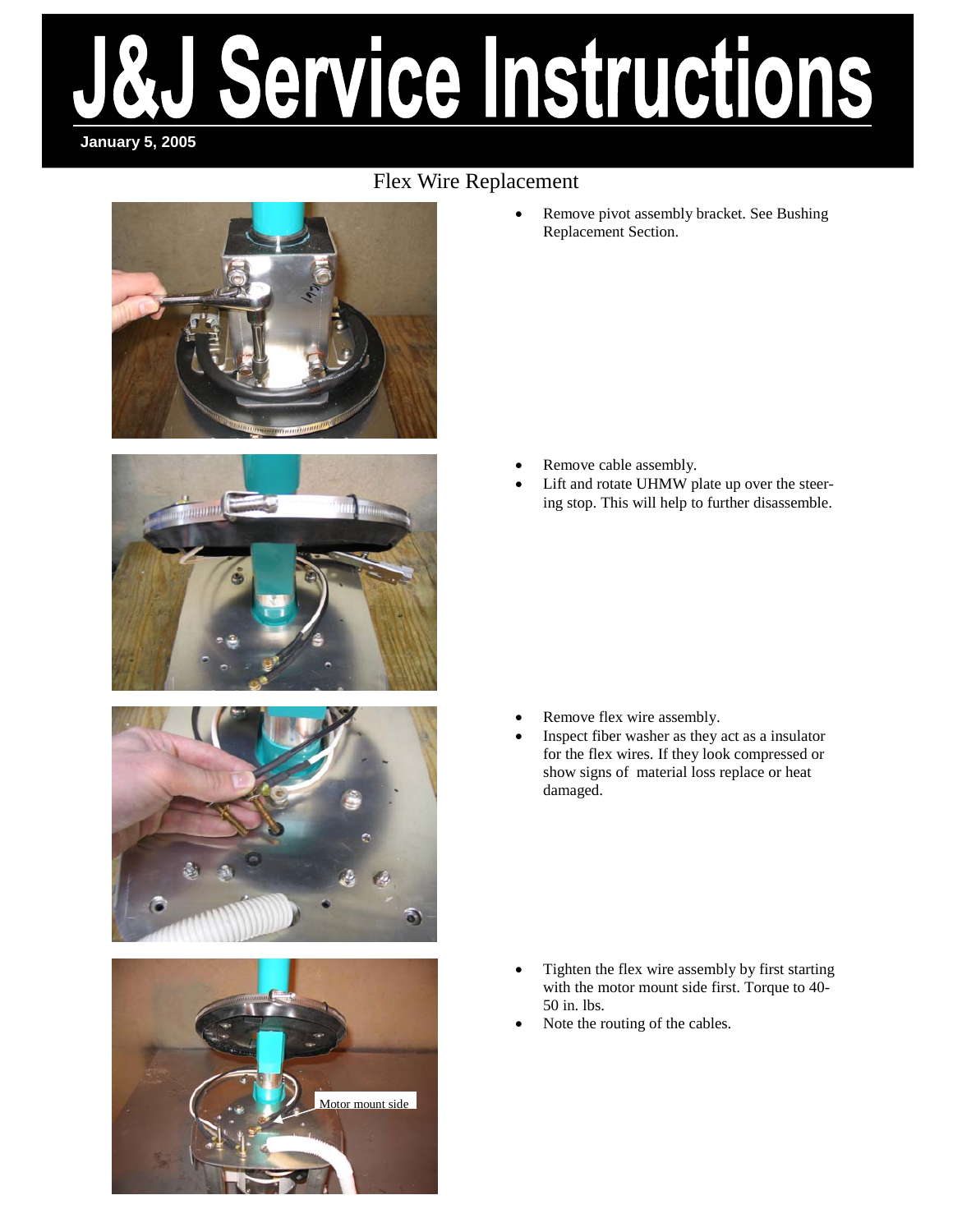# Service Instructions **January 5, 2005**

#### Flex Wire Replacement







Install flex wire to UHMW Plate.

- Install power lead assembly.
- Tighten to nut, star washer 40-50 in. lbs.

- Rotate UHMW plate 180 degrees.
- Check routing of flexwire to make sure they do not bind.

Install pivot bracket.

 $\triangle$  TECH TIP To help hold the drive shaft housing bushings place a small dab of marine grease on the backside of bushings. Install pivot bracket.